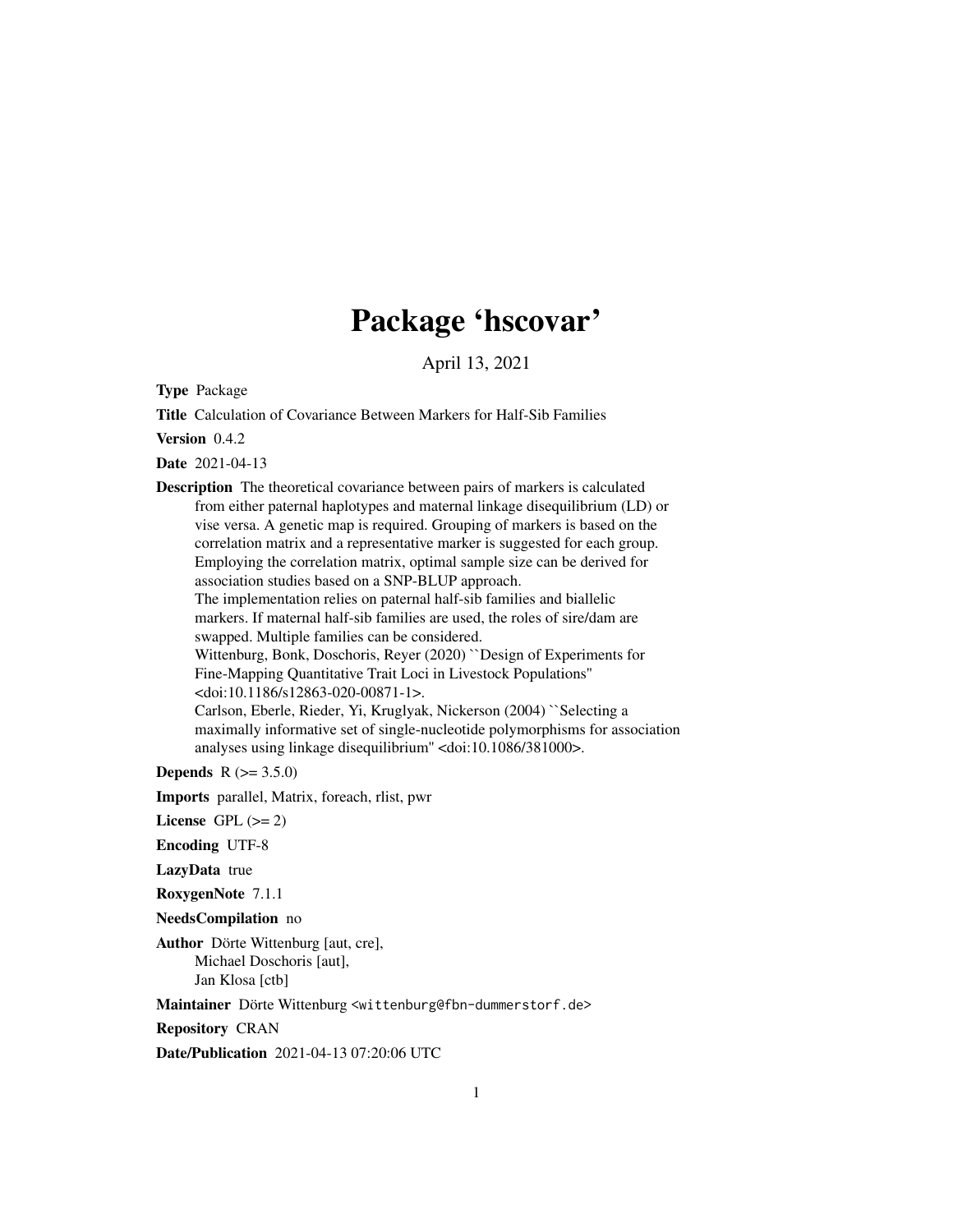# <span id="page-1-0"></span>R topics documented:

|       | AR1      | $\overline{2}$  |
|-------|----------|-----------------|
|       |          | -3              |
|       |          | $\overline{4}$  |
|       |          | $\overline{4}$  |
|       |          | 5               |
|       |          | 6               |
|       |          | 7               |
|       |          | 7               |
|       |          | 8               |
|       |          | <b>9</b>        |
|       |          | $\overline{10}$ |
|       |          | $\overline{10}$ |
|       |          |                 |
|       |          |                 |
|       |          |                 |
|       |          |                 |
|       |          |                 |
|       | tagSNP   |                 |
|       | testdata | - 17            |
| Index |          | 19              |
|       |          |                 |

AR1 *Correlation matrix of an autoregressive model of order 1*

# Description

An order-1 autoregressive correlation matrix is set up which is used for the examples on power and sample size calculation.

# Usage

AR1(p, rho)

# Arguments

| D   | dimension   |
|-----|-------------|
| rho | correlation |

#### Value

(p x p) matrix

# Examples

AR1(10, 0.2)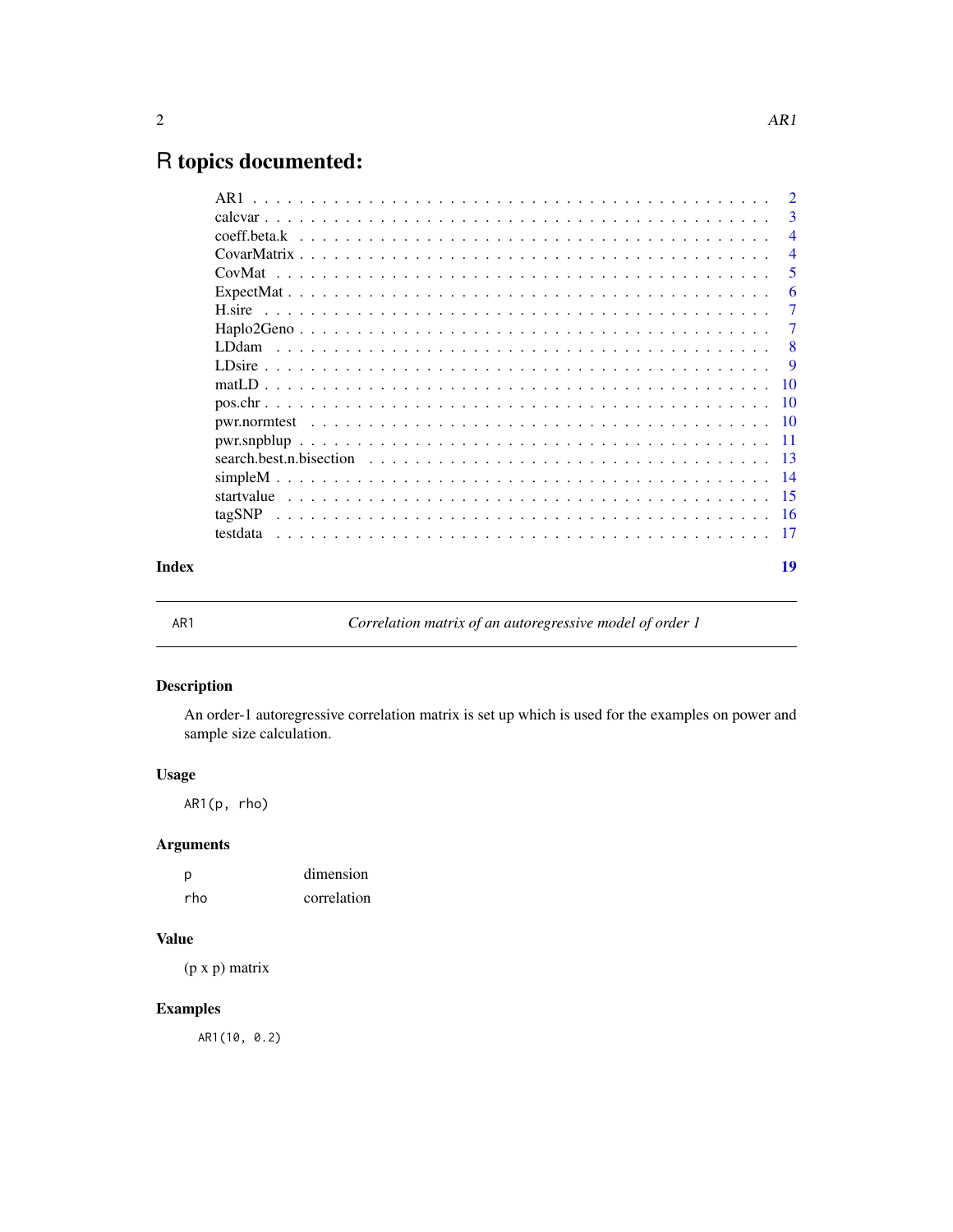<span id="page-2-0"></span>

Calculation of variance of estimator and residual degrees of freedom

#### Usage

```
calcvar(lambda, eigendec, n, weights = 1)
```
# Arguments

| lambda   | shrinkage parameter                                                                                    |
|----------|--------------------------------------------------------------------------------------------------------|
| eigendec | eigenvalue decomposition of $(p \times p)$ correlation matrix R                                        |
| n        | sample size                                                                                            |
| weights  | vector (LEN p) of SNP-specific weights or scalar if weights are equal for all<br>SNPs; default value 1 |

# Details

The variance of estimator beta (regression coefficient of SNP-BLUP approach) and the residual degrees of freedom are calculated based on the eigenvalue decomposition of correlation matrix R

#### Value

df residual degrees of freedom

var.beta vector (LEN p) of variance of estimator beta up to a constant (i.e. residual variance / n)

```
### correlation matrix (should depend on sire haplotypes)
R <- AR1(100, rho = 0.1)
eigendec <- eigen(R)
out <- calcvar(1200, eigendec, 100)
```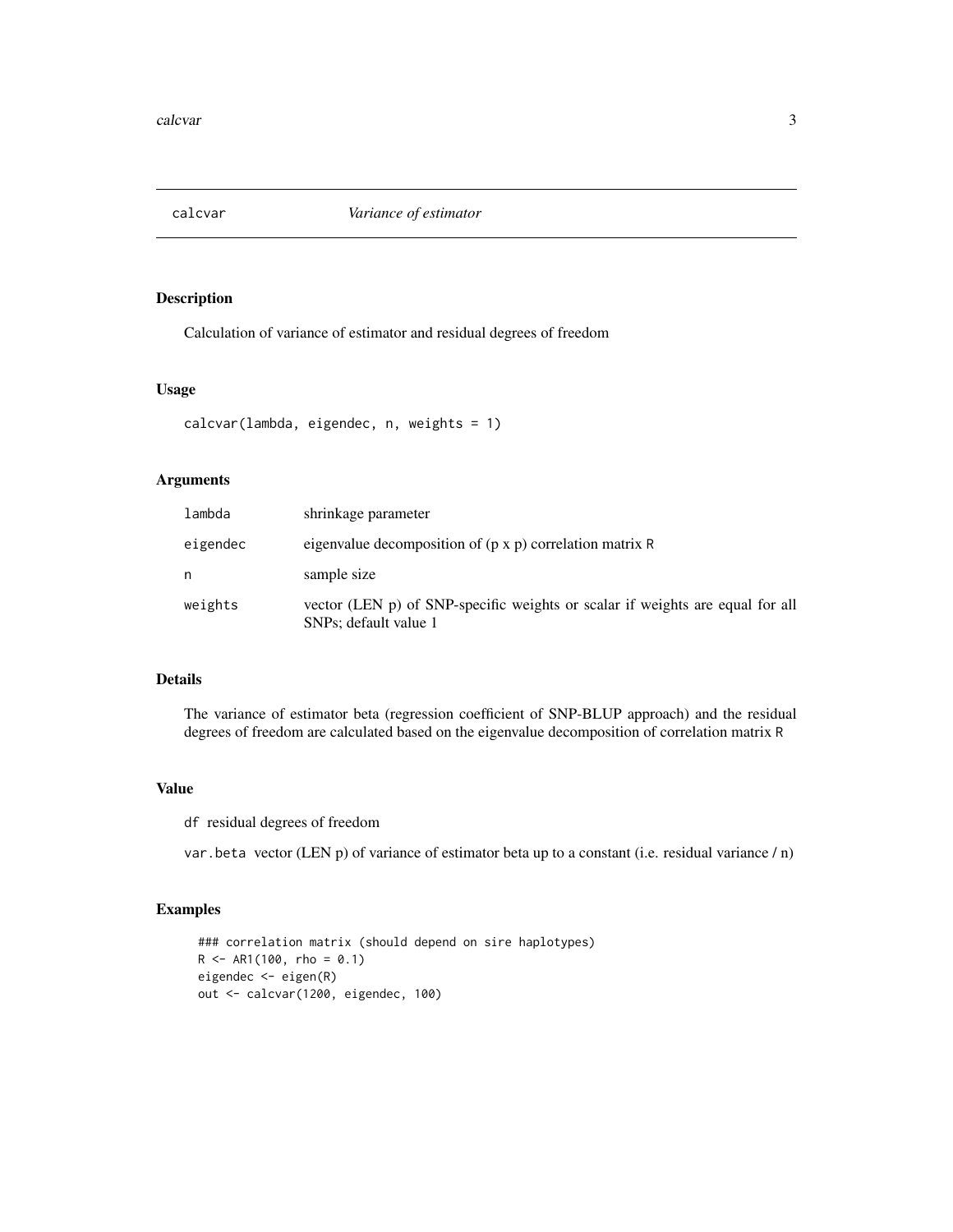<span id="page-3-0"></span>

The ratio of expected value to standard deviation is calculated for the estimator of a selected regression coefficient.

# Usage

```
coeff.beta.k(k, beta.true, lambda, eigendec, n, weights = 1)
```
# Arguments

| k         | index of selected regression coefficient                                                               |
|-----------|--------------------------------------------------------------------------------------------------------|
| beta.true | (LEN p) vector of regression coefficients                                                              |
| lambda    | shrinkage parameter                                                                                    |
| eigendec  | eigenvalue decomposition of $(p \times p)$ correlation matrix R                                        |
| n         | sample size                                                                                            |
| weights   | vector (LEN p) of SNP-specific weights or scalar if weights are equal for all<br>SNPs; default value 1 |

#### Value

ratio

CovarMatrix *Calculation of covariance matrices from maternal and paternal LD*

# Description

The covariance matrix is set as maternal plus paternal LD matrix where the paternal part is a weighted average of sire-specific LD matrices.

# Usage

```
CovarMatrix(exp_freq_mat, LDDam, LDSire, Ns)
```
#### Arguments

| exp_freq_mat | [MATRIX] paternal EXPECTATION matrix                                                                      |
|--------------|-----------------------------------------------------------------------------------------------------------|
| LDDam        | [MATRIX] maternal Linkage Disequilibrium matrix                                                           |
| LDSire       | [LIST] Linkage disequilibrium matrices for the sires; each element of the list<br>corresponds to a family |
| Ns           | [VECTOR] family size for each sire s                                                                      |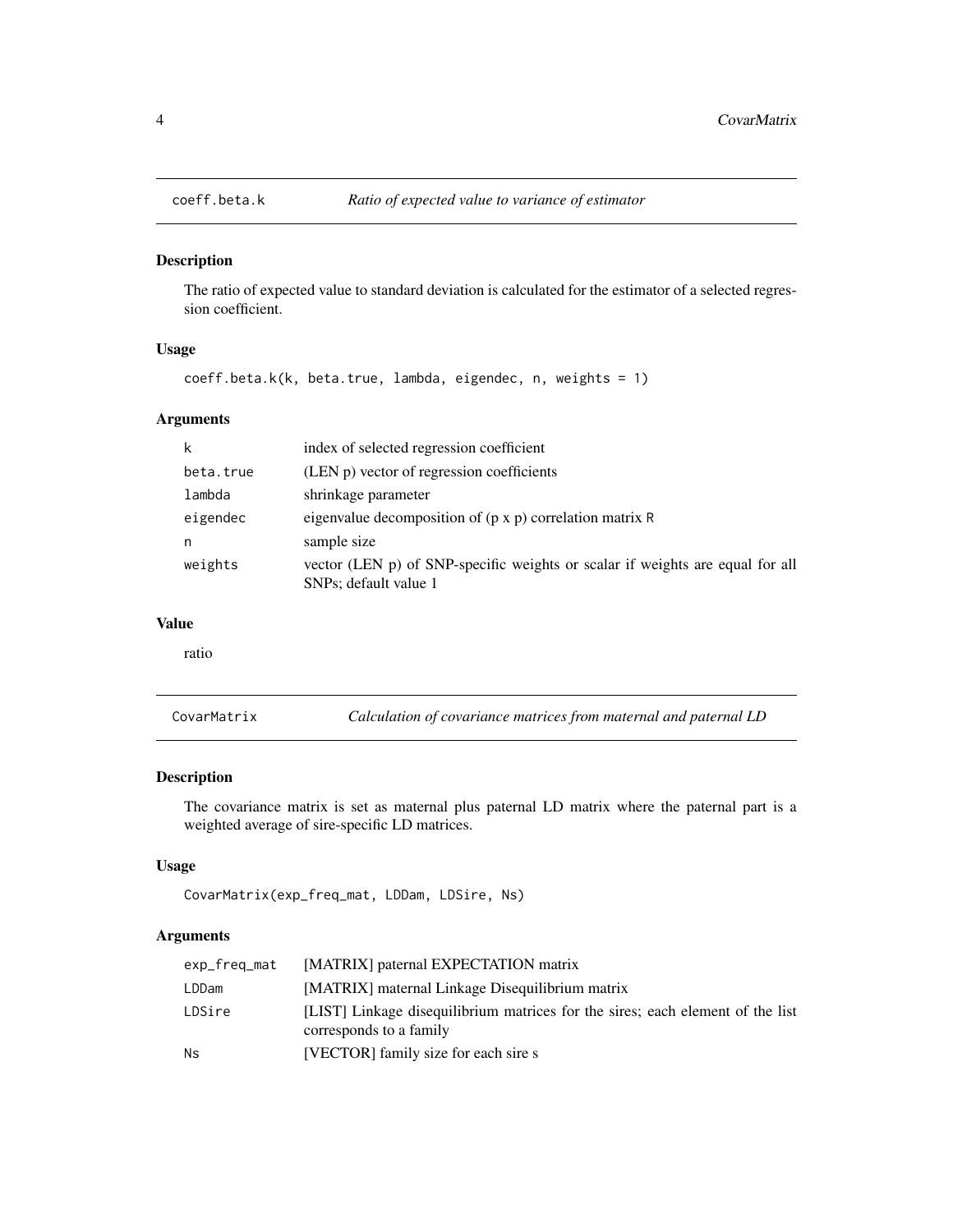#### <span id="page-4-0"></span>**CovMat** 5

# Details

The internal suMM function works on lists!

#### Value

covK (p x p) matrix of covariance between markers

# Examples

```
data(testdata)
G <- Haplo2Geno(H.sire)
E \leftarrow ExpectMat(G)
LDfam2 <- LDsire(H.sire, pos.chr, family = 3:4)
LDfam3 <- LDsire(H.sire, pos.chr, family = 5:6)
## covariance matrix based on sires 2 and 3 only, each with 100 progeny
K <- CovarMatrix(E[2:3, ], LDDam = matLD, LDSire = list(LDfam2, LDfam3), Ns = c(100, 100))
```
CovMat *Calculation of covariance or correlation matrix*

# Description

The theoretical covariance between pairs of markers is calculated from either paternal haplotypes and maternal linkage disequilibrium (LD) or vise versa. A genetic map is required. The implementation relies on paternal half-sib families and biallelic markers such as single nucleotide polymorphisms (SNP). If parental haplotypes are incomplete (i.e., SNP alleles are missing), those parents will be discarded at the corresponding pairs of SNPs. If maternal half-sib families are used, the roles of sire/dam are swapped. Multiple families can be considered.

#### Usage

```
CovMat(linkMat, haploMat, nfam, pos_chr, map_fun = "haldane", corr = F)
```
# Arguments

| linkMat  | (p x p) matrix of maternal LD between pairs of p markers; matrix is block diag-<br>onal in case of multiple chromosomes and must not contain missing values; use<br>zeros if LD is uncertain                                                           |
|----------|--------------------------------------------------------------------------------------------------------------------------------------------------------------------------------------------------------------------------------------------------------|
| haploMat | $(2N \times p)$ matrix of sires haplotypes for all chromosomes $(2 \text{ lines per sire})$ ; coding<br>with 0's and 1's reflecting reference and alternate alleles, respectively; missing<br>values can be coded as NA or any integer but not 0 and 1 |
| nfam     | vector (LEN N) containing number of progeny per family or scalar value in case<br>of equal family size                                                                                                                                                 |
| pos_chr  | list (LEN number of chromosomes) of vectors (LEN number of markers) of<br>genetic positions in Morgan per chromosome                                                                                                                                   |
| map_fun  | character string of mapping function used; so far "haldane" (default) and "kosambi"<br>are enabled                                                                                                                                                     |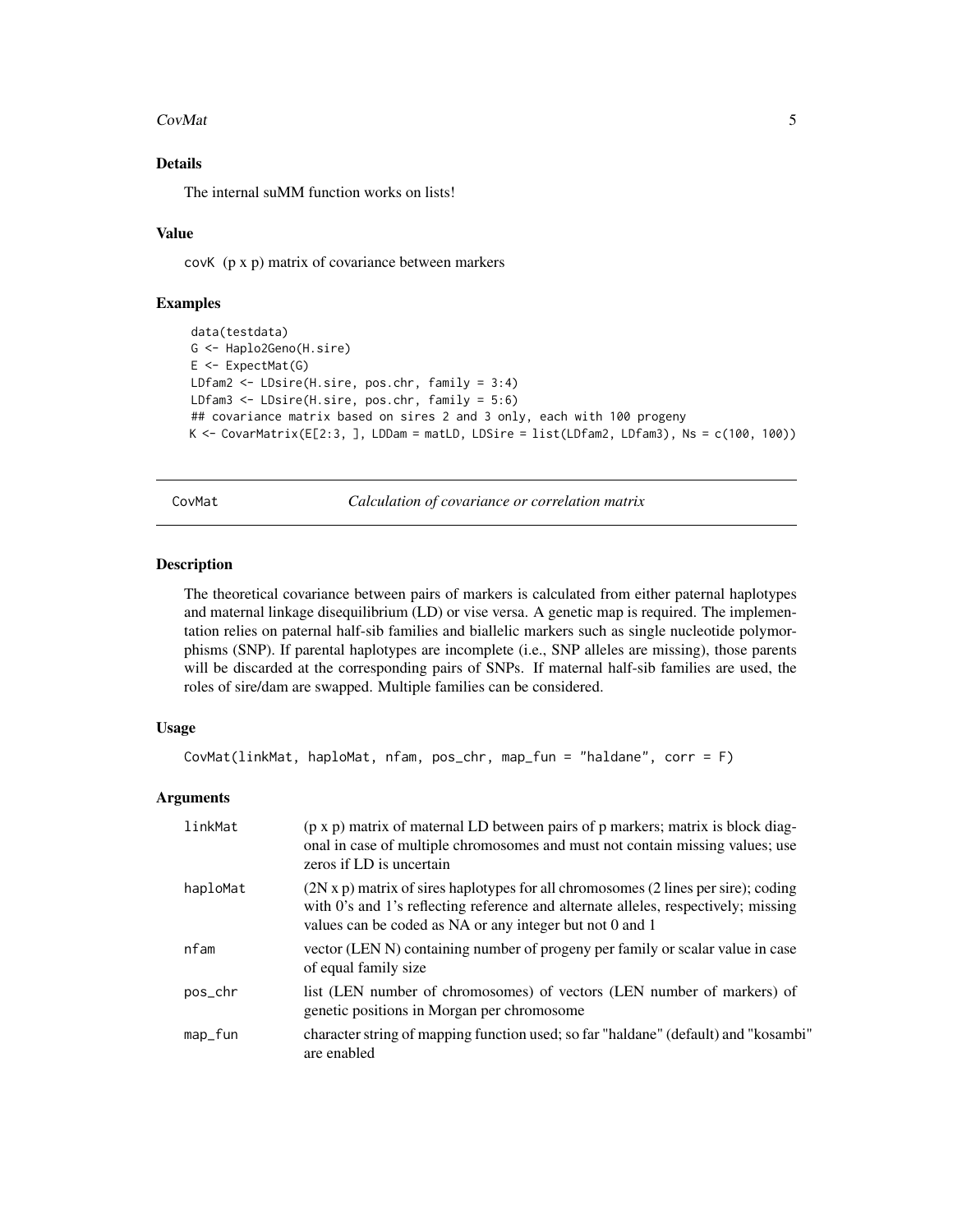<span id="page-5-0"></span>

corr logical; FALSE (default) if output is covariance matrix or TRUE if output is correlation matrix

#### Value

list (LEN 2) of matrix (DIM  $p1 \times p1$ ) and vector (LEN  $p1$ ) with  $p1 \leq p$ 

K covariance matrix OR

R correlation matrix

valid.snps vector of SNP indices considered for covariance/ correlation matrix

#### Note

Family size is used for weighting covariance terms in case of multiple half-sib families. It only matters if number of progeny differs.

If maternal haplotypes (H.mothers) are used instead of maternal LD (matLD), LD can be estimated from counting haplotype frequencies as:

matLD <-LDdam(inMat = H.mother,pos.chr)

If multiple chromosomes are considered, SNP positions are provided as, e.g.

pos.chr <-list(pos.snp.chr1,pos.snp.chr2,pos.snp.chr3)

#### References

Wittenburg, Bonk, Doschoris, Reyer (2020) Design of Experiments for Fine-Mapping Quantitative Trait Loci in Livestock Populations. BMC Genetics 21:66. doi: [10.1186/s12863020008711](https://doi.org/10.1186/s12863-020-00871-1)

#### Examples

```
### 1: INPUT DATA
data(testdata)
### 2: COVARIANCE/CORRELATION MATRIX
corrmat <- CovMat(matLD, H.sire, 100, pos.chr, corr = TRUE)
### 3: TAGSNPS FROM CORRELATION MATRIX
bin <- tagSNP(corrmat$R)
bin <- tagSNP(corrmat$R, 0.5)
```
ExpectMat *Expected value of paternally inherited allele*

#### **Description**

Expected value is +/-0.5 if sire is homozygous reference/ alternate allele or 0 if sire is heterozygous at the investigated marker

#### Usage

ExpectMat(inMat)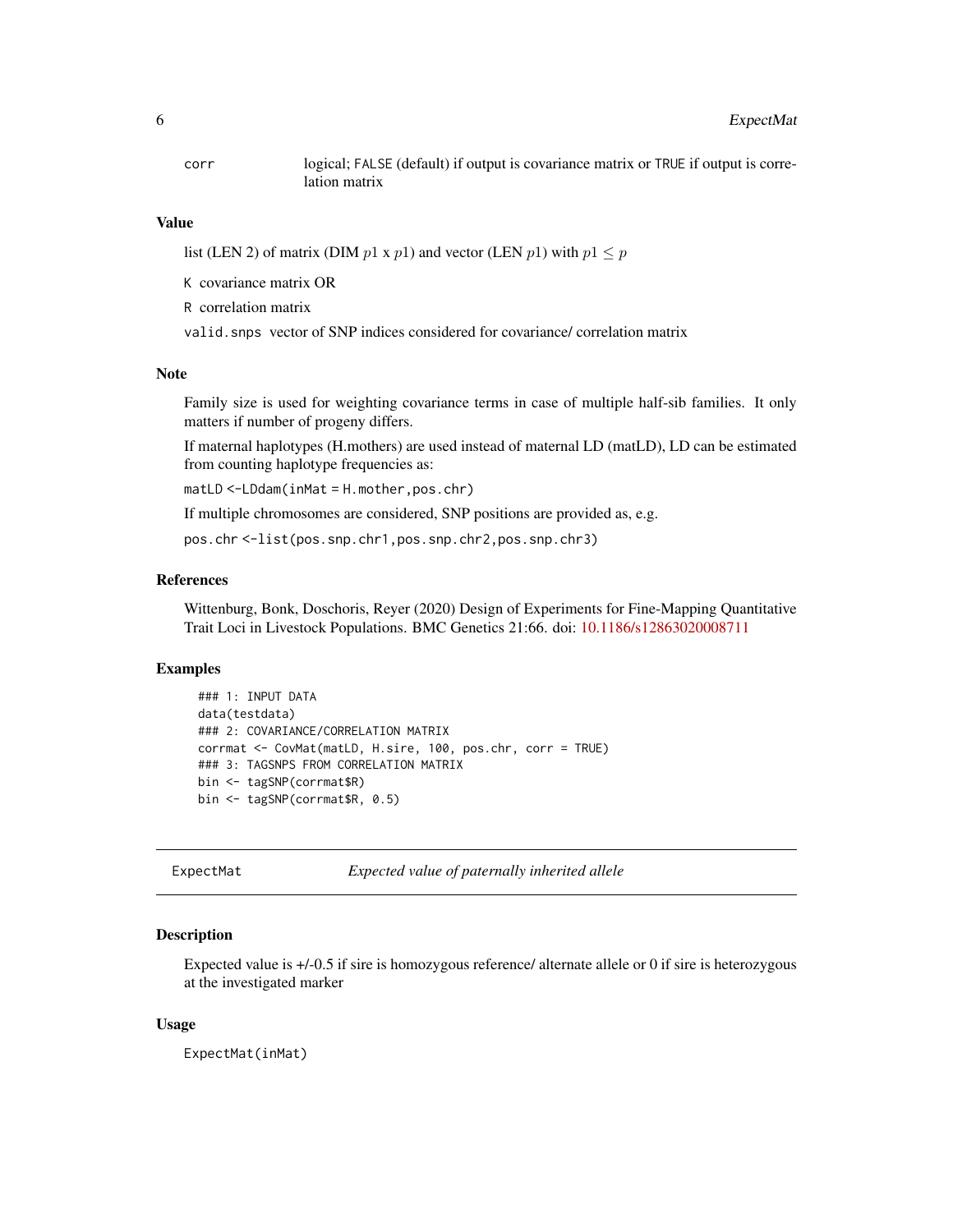#### <span id="page-6-0"></span>H.sire 7

# Arguments

inMat [MATRIX] The paternal genotype matrix

### Value

ExP. Fa  $(N x p)$  matrix of expected values

# Examples

```
data(testdata)
G <- Haplo2Geno(H.sire)
E \leftarrow ExpectMat(G)
```
H.sire *testdata: sire haplotypes*

# Description

(2N x p) matrix of sire haplotypes for all chromosomes (2 lines per sire); unknown alleles are marked as 9

# Usage

H.sire

# Format

An object of class matrix (inherits from array) with 10 rows and 300 columns.

Haplo2Geno *Conversion of haplotypes into genotypes*

# Description

Haplotypes are converted into into genotypes without checking for missing values.

#### Usage

Haplo2Geno(inpMat)

# Arguments

inpMat [MATRIX] haplotype matrix (2 lines per individual)

# Value

outMa (N x p) genotype matrix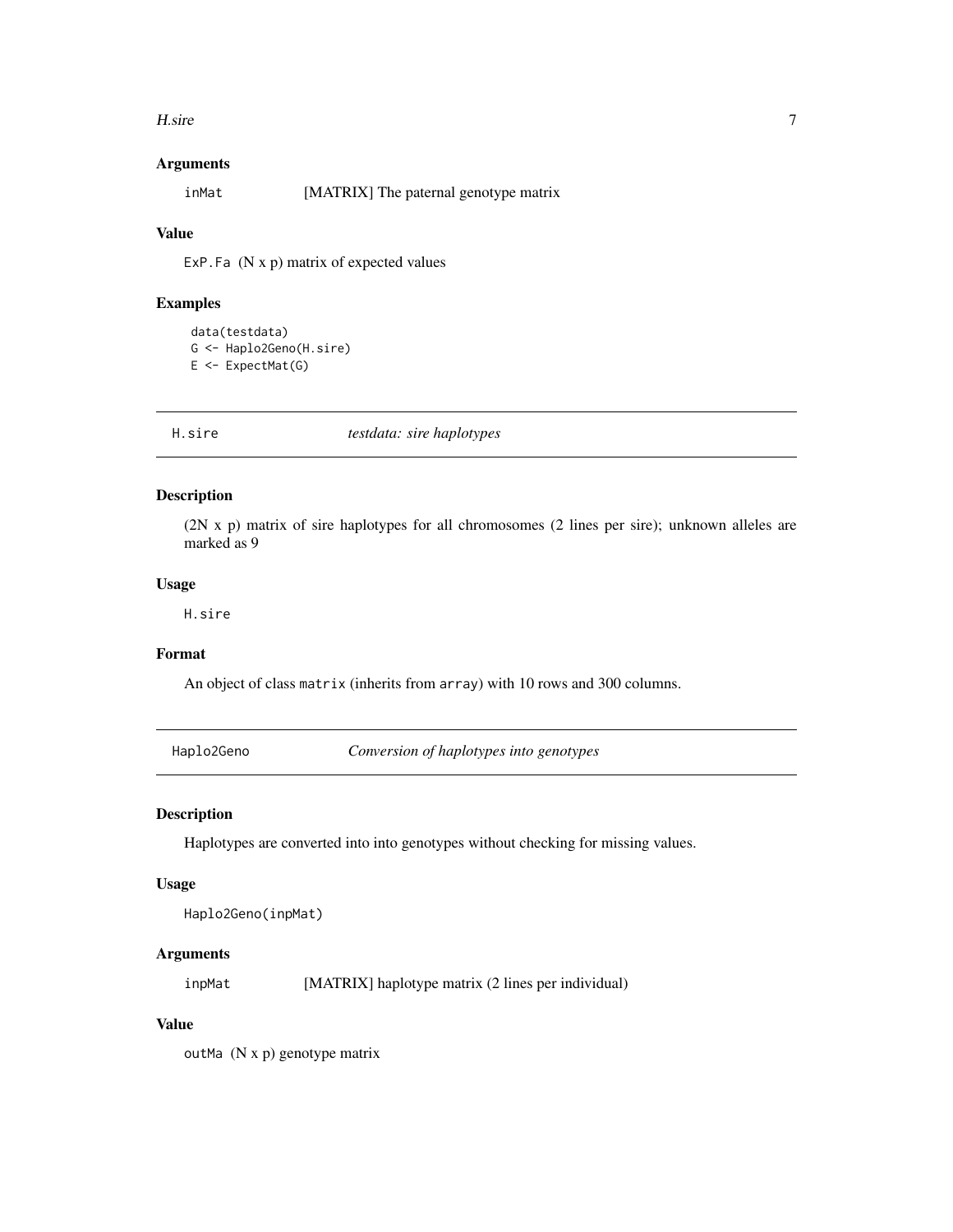8 **B** 

# Examples

```
data(testdata)
G <- Haplo2Geno(H.sire)
```
LDdam *Calculation of maternal LD matrix*

# Description

Matrix containing linkage disequilibrium between marker pairs on maternal gametes is set up by counting haplotypes frequencies.

#### Usage

LDdam(inMat, pos\_chr)

#### Arguments

| inMat   | [MATRIX] The maternal HAPLOTYPE matrix.               |
|---------|-------------------------------------------------------|
| pos_chr | [LIST] The marker positions in Morgan on chromosomes. |

# Details

The function generates a block diagonal sparse matrix based on Matrix::bdiag. Use as.matrix() to obtain a regular one.

# Value

Dd (p x p) matrix of maternal LD

```
## haplotype matrix of n individuals at p SNPs
p \le -10; n \le -4mat \le matrix(ncol = p, nrow = 2 \star n, sample(c(0, 1), size = 2 \star n \star p, replace = TRUE))
LDdam(mat, list(1:p))
```
<span id="page-7-0"></span>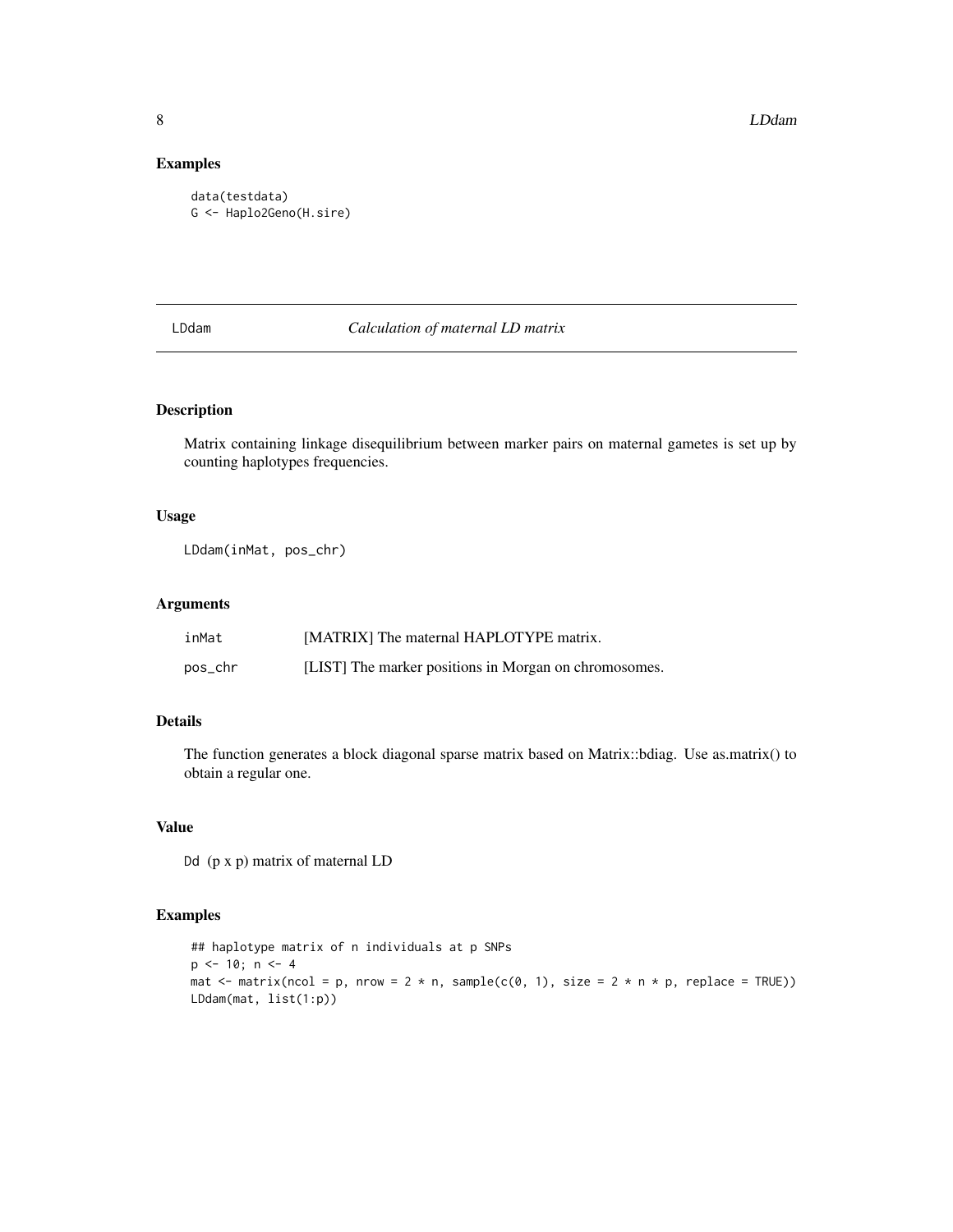<span id="page-8-0"></span>

Matrix containing linkage disequilibrium between marker pairs on paternal gametes is set up from sire haplotypes and genetic-map information for each half-sib family.

# Usage

LDsire(inMat, pos\_chr, family, map\_fun = "haldane")

# Arguments

| inMat   | [MATRIX] Haplotype matrix for sires for all chromosomes.                                                                                                                                      |
|---------|-----------------------------------------------------------------------------------------------------------------------------------------------------------------------------------------------|
| pos_chr | [LIST] The marker positions in Morgan on chromosomes.                                                                                                                                         |
| family  | [VECTOR] Which family (sire) should be processed? Vector with consecutive<br>entries of the form 1:2, 3:4, 5:6 and so on, linking to haplotypes (rows in in Mat)<br>of the corresponding sire |
| map_fun | ["haldane" or "kosambi"] The mapping function applied.                                                                                                                                        |

# Details

The function generates a block diagonal sparse matrix based on Matrix::bdiag. Use as.matrix() to obtain a regular one.

# Value

Ds

Ds (p x p) matrix of paternal LD

```
data(testdata)
LDfam2 <- LDsire(H.sire, pos.chr, family = 3:4)
```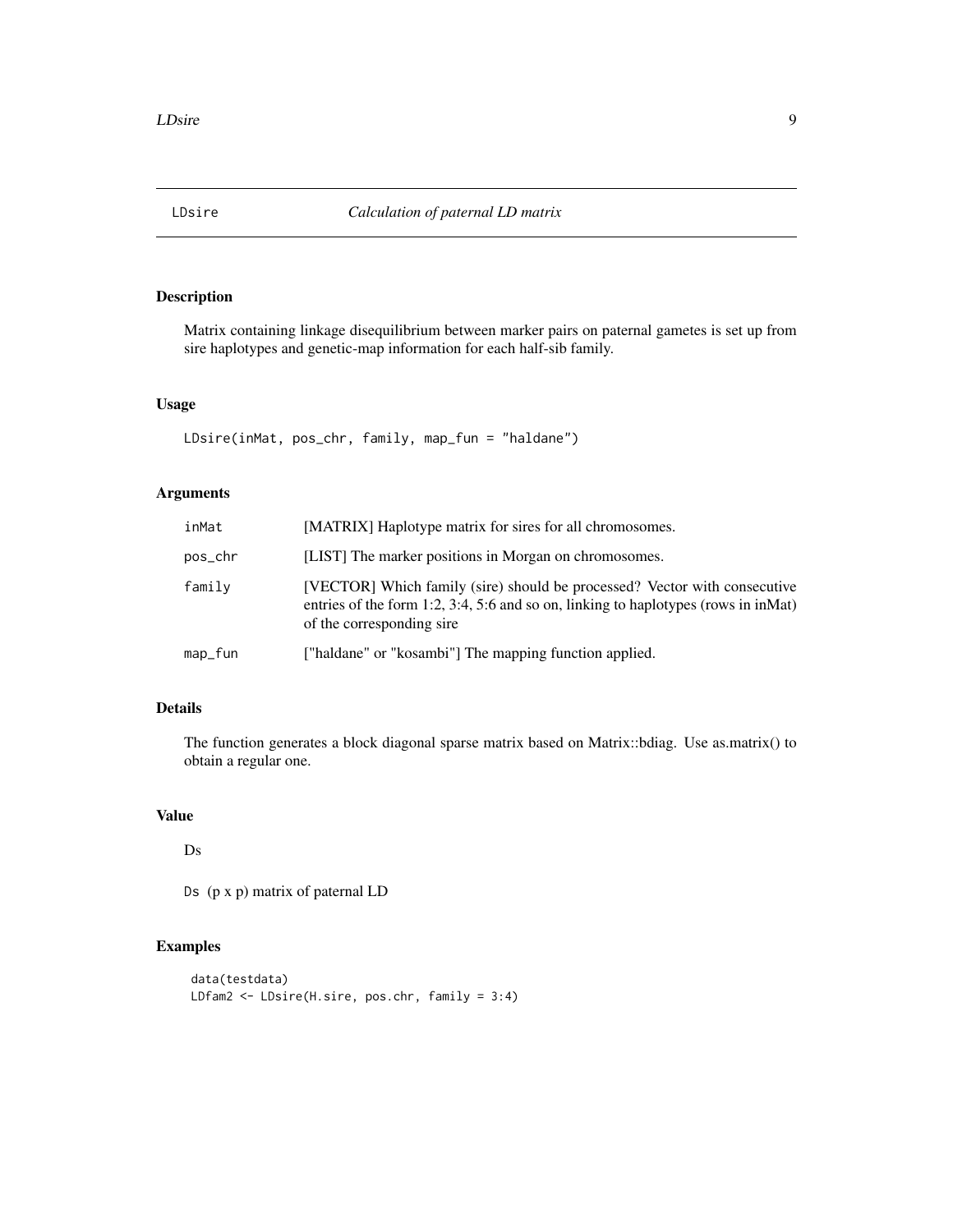<span id="page-9-0"></span>

(p x p) matrix of maternal LD between pairs of p markers; matrix is block diagonal in case of multiple chromosomes

#### Usage

matLD

#### Format

An object of class matrix (inherits from array) with 300 rows and 300 columns.

pos.chr *testdata: genetic map positions*

# Description

list of vectors of genetic map positions per chromosome

#### Usage

pos.chr

# Format

An object of class list of length 1.

pwr.normtest *Probability under alternative hypothesis (power)*

# Description

Calculation of power is based on normal distribution. At each selected QTL position, the probability of the corresponding regression coefficient being different from zero is calculated using a t-like test statistic which has normal distribution with mean  $E(\beta_t) / \sqrt{2}T{\gamma(\beta_t)}$  and variance 1. Under the null hypothesis beta\_k =  $0$ ,  $E(\beta_k) = 0$ . Then, the mean value is returned as power.

#### Usage

```
pwr.normtest(R, n, betaSE, lambda, pos, weights = 1, alpha = 0.01)
```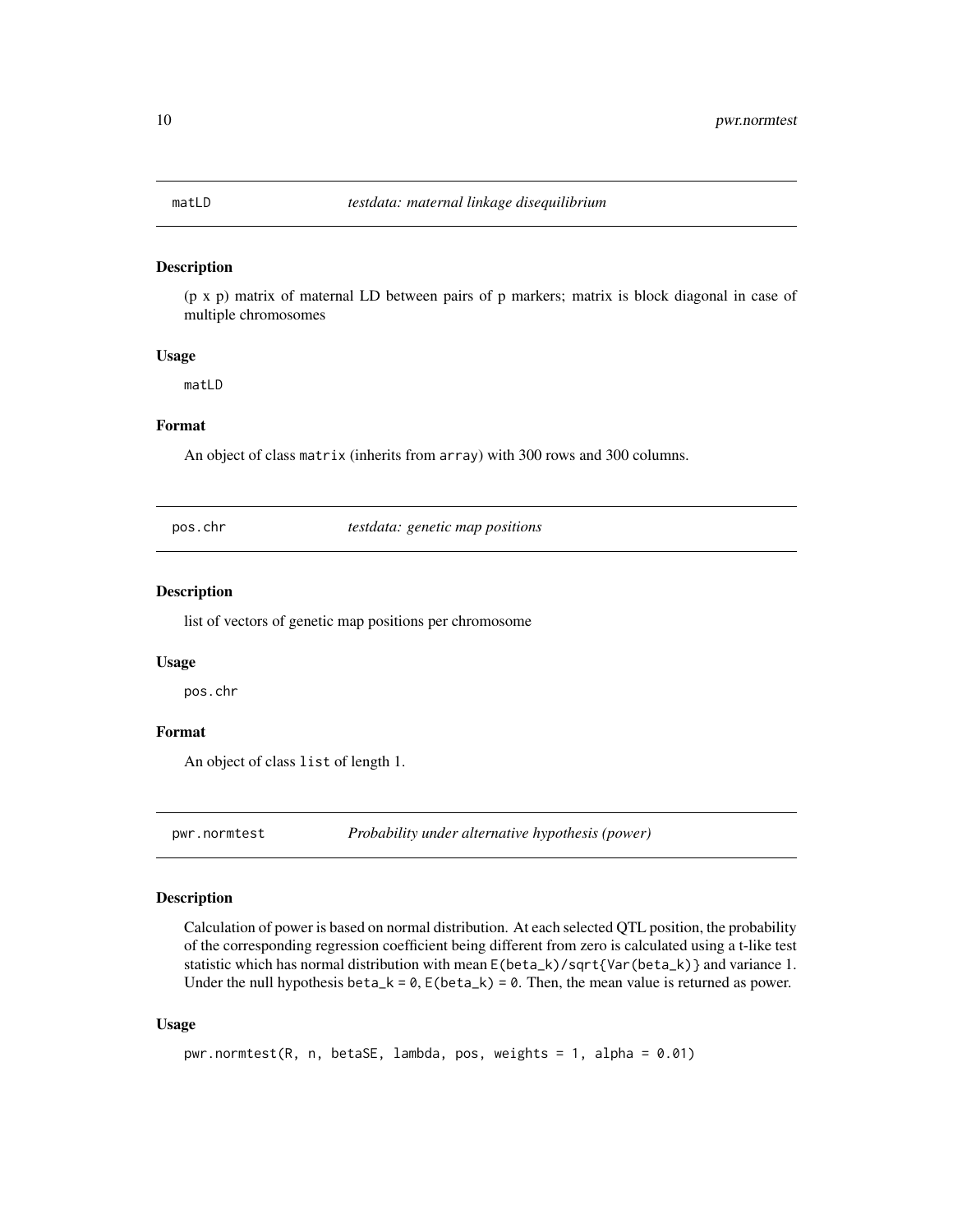# <span id="page-10-0"></span>pwr.snpblup 11

# Arguments

| R       | $(p \times p)$ matrix containing theoretical correlation between SNP pairs                                     |
|---------|----------------------------------------------------------------------------------------------------------------|
| n       | sample size                                                                                                    |
| betaSE  | effect size relative to residual standard deviation                                                            |
| lambda  | shrinkage parameter                                                                                            |
| pos     | vector (LEN nqtl) of SNP indices for assumed QTL positions                                                     |
| weights | weights vector (LEN p) of SNP-specific weights or scalar if weights are equal<br>for all SNPs; default value 1 |
| alpha   | type-I error level; default value 0.01                                                                         |

#### Value

result mean power at selected QTL positions

h2.le QTL heritability under linkage-equilibrium assumption

h2.ld QTL heritability under linkage-disequilibrium assumption

#### References

Wittenburg, Bonk, Doschoris, Reyer (2020) Design of Experiments for Fine-Mapping Quantitative Trait Loci in Livestock Populations. BMC Genetics 21:66. doi: [10.1186/s12863020008711](https://doi.org/10.1186/s12863-020-00871-1)

# Examples

```
### correlation matrix (should depend on sire haplotypes)
R <- AR1(100, rho = 0.1)
### positions of putative QTL signals
pos <- c(14, 75)
### power at given sample size and other parameters
pwr.normtest(R, 100, 0.35, 1200, pos)
```
pwr.snpblup *Wrapper function for sample size calculation*

# Description

Given parameters specified by the experimenter, optimal sample size is estimated by repeatedly applying search.best.n.bisection.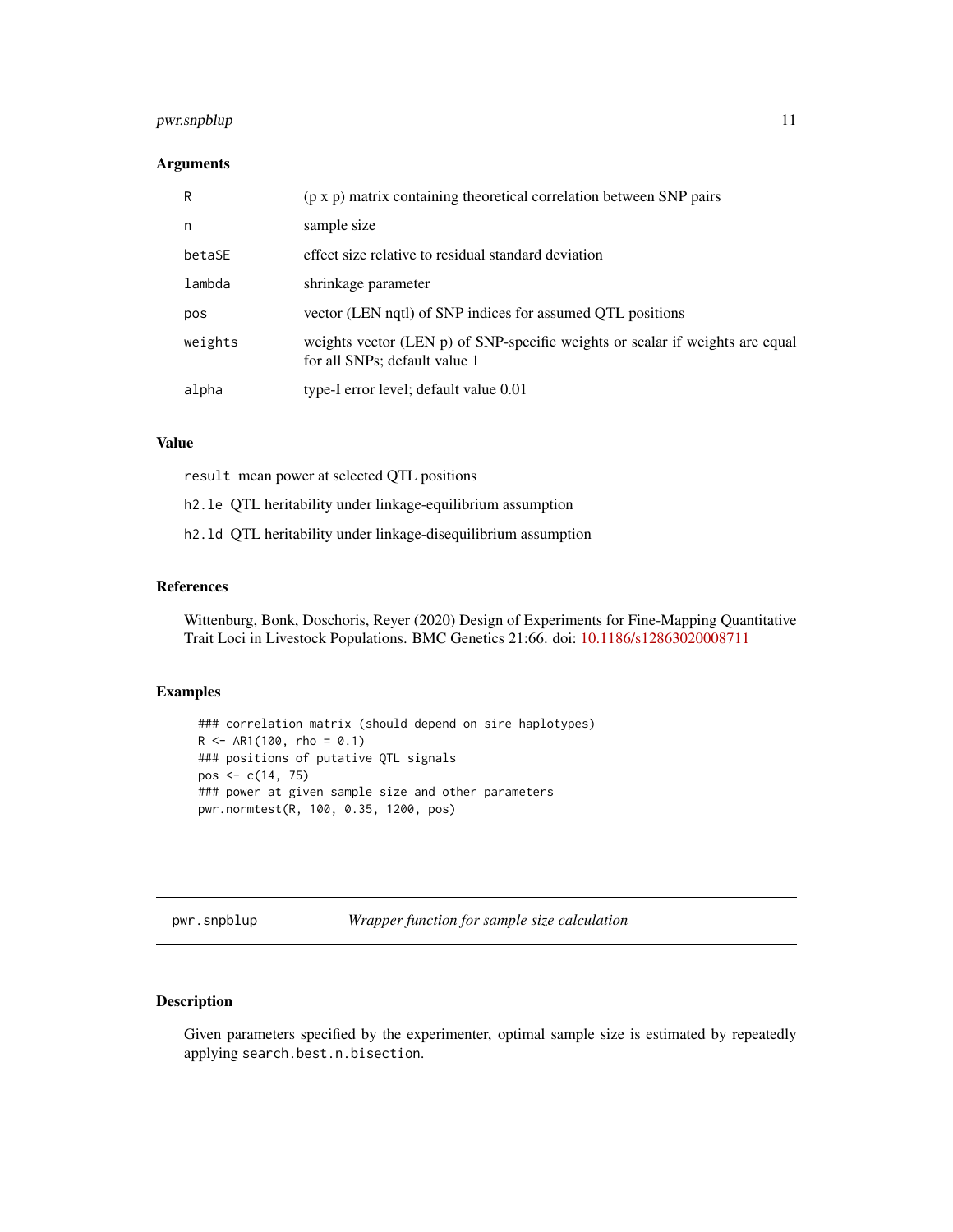# Usage

```
pwr.snpblup(
  nfathers,
  nqtl,
  h2,
  R,
  rep = 10,
  nmax = 5000,
  weights = 1,
  typeII = 0.2,
  alpha = 0.01)
```
#### **Arguments**

| nfathers | number of half-sib families                                                                            |
|----------|--------------------------------------------------------------------------------------------------------|
| ngtl     | number of QTL assumed                                                                                  |
| h2       | heritability captured by QTL                                                                           |
| R        | $(p \times p)$ matrix containing theoretical correlation between SNP pairs                             |
| rep      | number of repetitions; default value 10                                                                |
| nmax     | maximum value for grid search; default value 5000                                                      |
| weights  | vector (LEN p) of SNP-specific weights or scalar if weights are equal for all<br>SNPs; default value 1 |
| typeII   | type-II error level; default value 0.2                                                                 |
| alpha    | type-I error level; default value 0.01                                                                 |

#### Details

Sample size depends on parameters specified by the experimenter (number of half-sib families, number of QTL, heritability, correlation matrix). These values are converted into parameters required for the probability density function under the alternative hypothesis (beta\_k !=0, for k selected QTL positions). As power depends on the selected QTL positions, these are sampled at random and power calculations are repeated. Afterwards the mean value is a plausible estimate of optimal sample size.

Linear model for SNP-BLUP approach:  $y = X$  beta + e with t(beta) = (beta\_1, ldots, beta\_p) Ridge approach: hat{beta} =  $(Xt X + I \lambda)$ ambda)^{-1} Xt y

The identity matrix I can be replaced by a diagonal matrix containing SNP-specific weights yielding a generalised ridge approach.

#### Value

vector of optimal sample size over all repetitions

#### References

Wittenburg, Bonk, Doschoris, Reyer (2020) Design of Experiments for Fine-Mapping Quantitative Trait Loci in Livestock Populations. BMC Genetics 21:66. doi: [10.1186/s12863020008711](https://doi.org/10.1186/s12863-020-00871-1)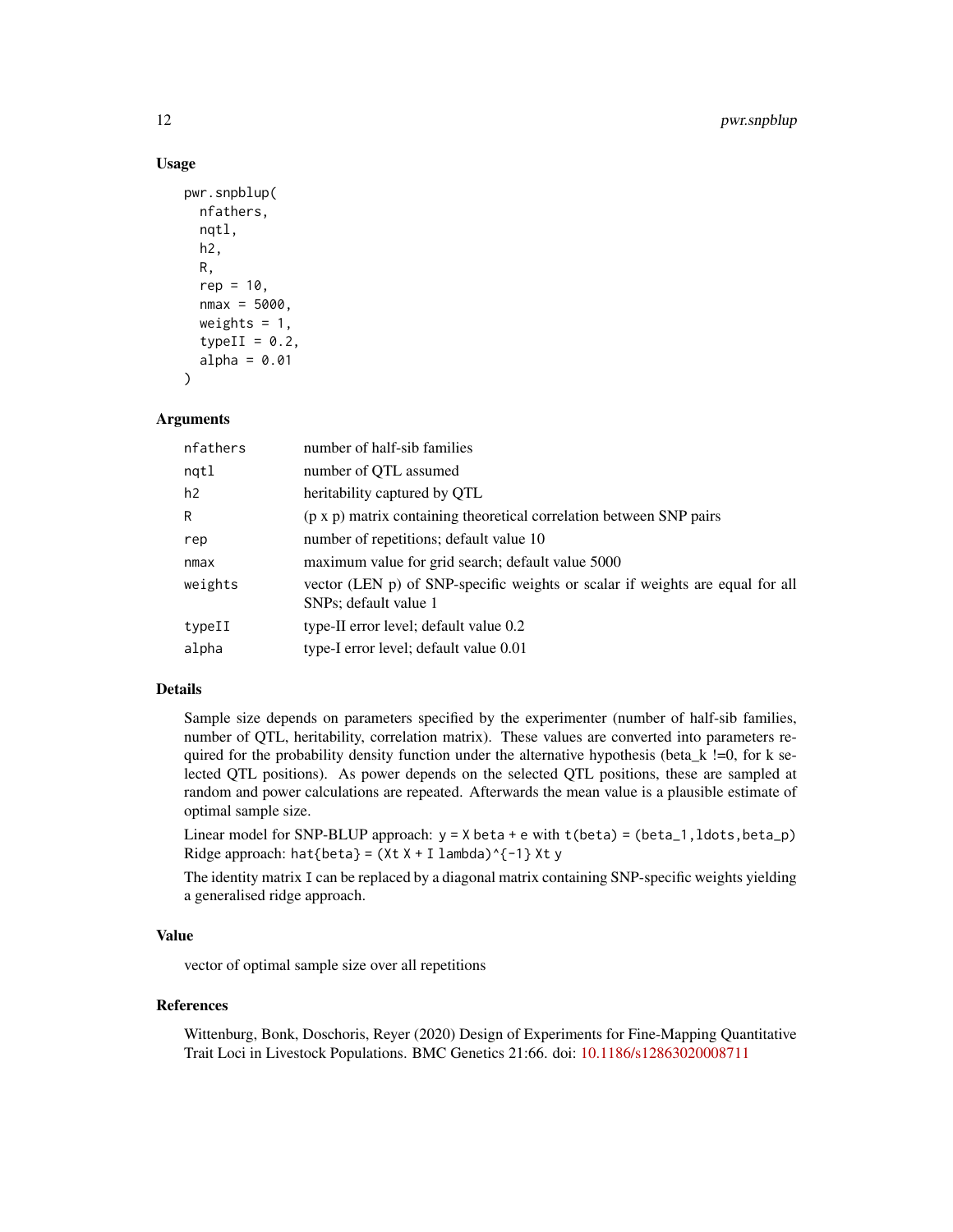# <span id="page-12-0"></span>Examples

```
### input parameters specified by experimenter
# number of half-sib families
nfathers <- 10
# number of assumed QTL
nqtl <-2# QTL heritability
h2 < -0.2### correlation matrix (should depend on sire haplotypes)
R <- AR1(100, rho = 0.1)
### optimal sample size in a multi-marker approach
set.seed(11)
pwr.snpblup(nfathers, nqtl, h2, R, rep = 1)
```

```
search.best.n.bisection
```
*Method of bisection for estimating optimal sample size*

# Description

A grid [nstart,nmax] for possible sample size is considered. Instead of executing a time-consuming grid search, the method of bisection is applied to this interval. For each step, the function pwr.normtest is called for the given set of parameters.

#### Usage

```
search.best.n.bisection(
 R,
 betaSE,
 lambda,
 pos,
 nstart,
 nmax,
 weights = 1,
  typeII = 0.2,
  alpha = 0.01)
```
# Arguments

| R      | (p x p) matrix containing theoretical correlation between SNP pairs |
|--------|---------------------------------------------------------------------|
| betaSE | effect size relative to residual standard deviation                 |
| lambda | shrinkage parameter                                                 |
| pos    | vector (LEN nqtl) of SNP indices for assumed QTL positions          |
| nstart | minimum value for grid search                                       |
| nmax   | maximum value for grid search                                       |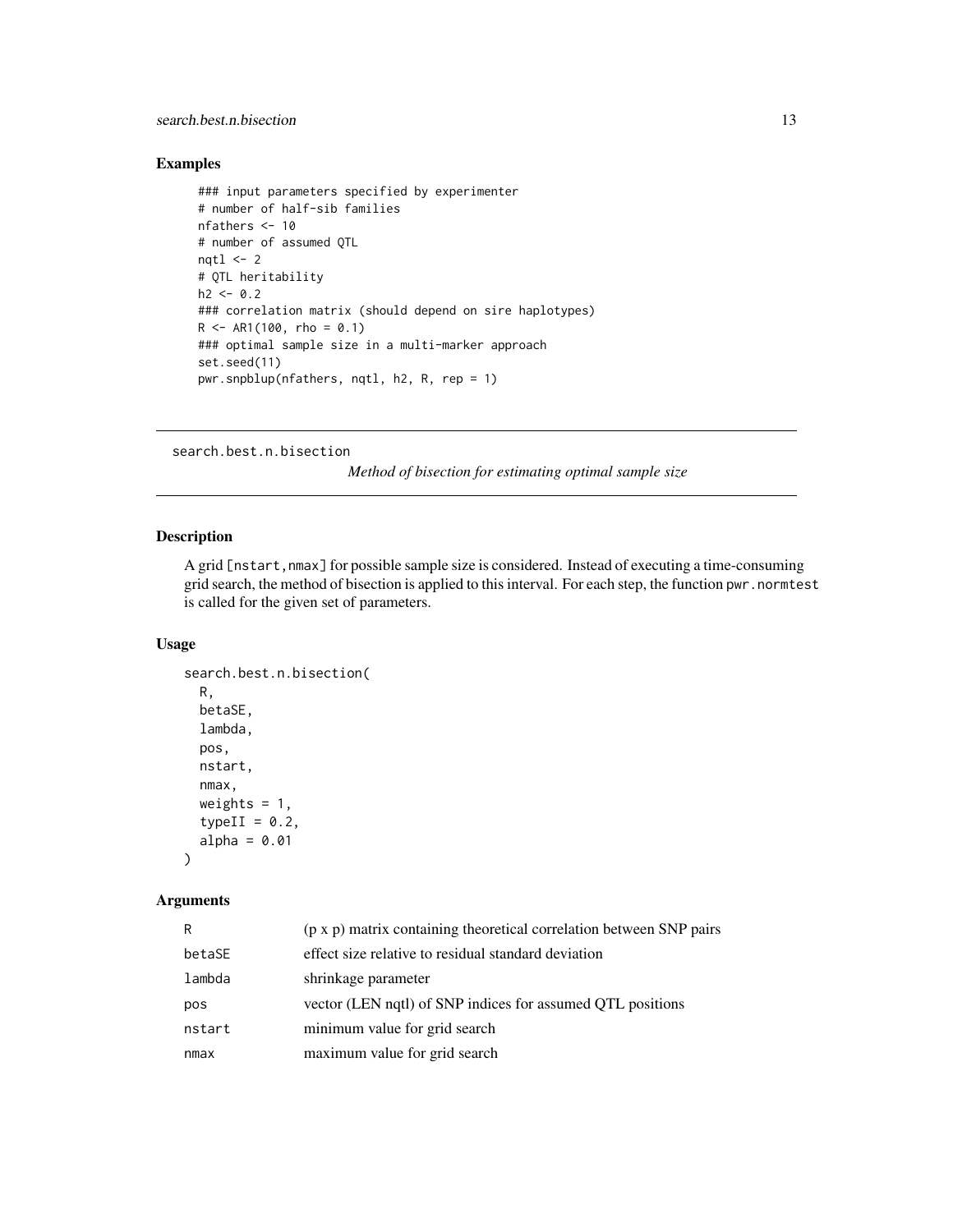<span id="page-13-0"></span>14 simpleM

| weights | vector (LEN p) of SNP-specific weights or scalar if weights are equal for all<br>SNPs; default value 1 |
|---------|--------------------------------------------------------------------------------------------------------|
| typeII  | type-II error level; default value 0.2                                                                 |
| alpha   | type-I error level; default value 0.01                                                                 |

# Value

integer of optimal sample size

#### Examples

```
### correlation matrix (should depend on sire haplotypes)
R <- AR1(100, rho = 0.1)
### positions of putative QTL signals
pos <- c(14, 75)
### optimal sample size
search.best.n.bisection(R, 0.35, 1200, pos, 10, 5000)
```
simpleM *Calculation of effective number of independent tests*

#### Description

Adapted simpleM method which considers theoretical correlation between SNP pairs instead of composite LD values. Principal component decomposition yields the effective number of independent tests. This value is needed for the Bonferroni correction of type-I error when testing SNP effects based on a single-marker model.

# Usage

 $simpleM(mat, quant = 0.995)$ 

# Arguments

| mat   | correlation matrix                                                                        |
|-------|-------------------------------------------------------------------------------------------|
| auant | percentage cutoff, variation of SNP data explained by eigenvalues; default value<br>0.995 |

# Value

effective number of independent tests

#### References

Gao, Starmer & Martin (2008) A multiple testing correction method for genetic association studies using correlated single nucleotide polymorphisms. Genetic Epidemiology 32:361-369.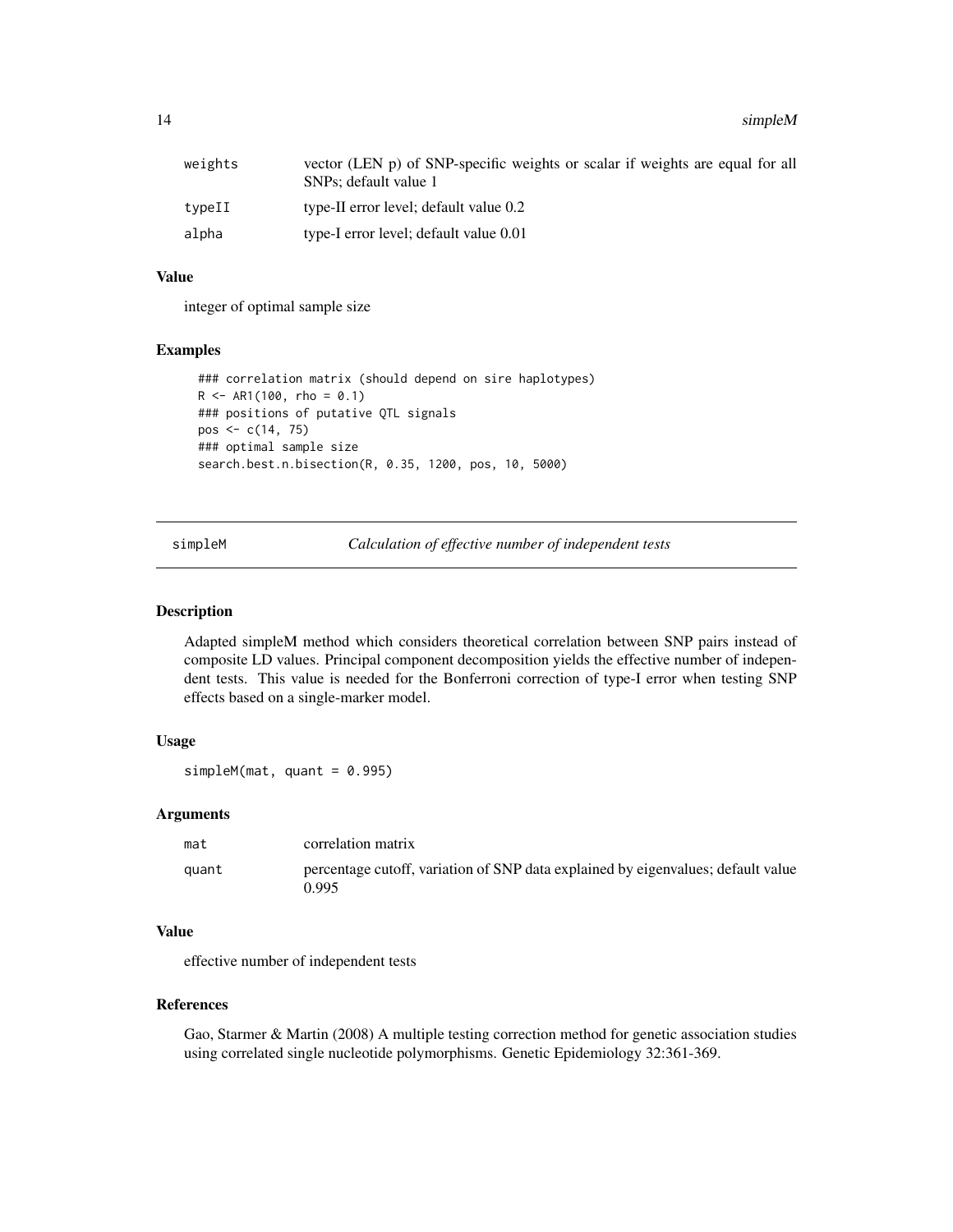#### <span id="page-14-0"></span>startvalue that the contract of the contract of the contract of the contract of the contract of the contract of the contract of the contract of the contract of the contract of the contract of the contract of the contract o

# Examples

```
### correlation matrix (should depend on sire haplotypes)
R <- AR1(100, rho = 0.1)
### effective number of tests
Meff <- simpleM(R)
### relative effect size given heritability and number of QTL signals
h2 < -0.2nqtl < -2betaSE \leq sqrt(h2 / (nqtl - nqtl * h2))
### optimal sample size in a single-marker approach
pwr: pwr.t. test(d = betaSE, sig. level = 0.01 / Meff, power = 0.8,alternative = "two.sided", type = "one.sample")
```
startvalue *Start value for estimating optimal sample size*

### Description

Calculation of start value for estimating optimal sample size

## Usage

startvalue(lambda, R, nfam, weights = 1)

# Arguments

| lambda  | shrinkage parameter                                                                                    |
|---------|--------------------------------------------------------------------------------------------------------|
| R       | (p x p) matrix containing theoretical correlation between SNP pairs                                    |
| nfam    | number of half-sib families                                                                            |
| weights | vector (LEN p) of SNP-specific weights or scalar if weights are equal for all<br>SNPs; default value 1 |

# Details

Minimum sample size that exceeds residual degrees of freedom; this value can be used as start value in grid search for optimal sample size

#### Value

start value

```
### correlation matrix (should depend on sire haplotypes)
R <- AR1(100, rho = 0.1)
startvalue(1200, R, 10)
```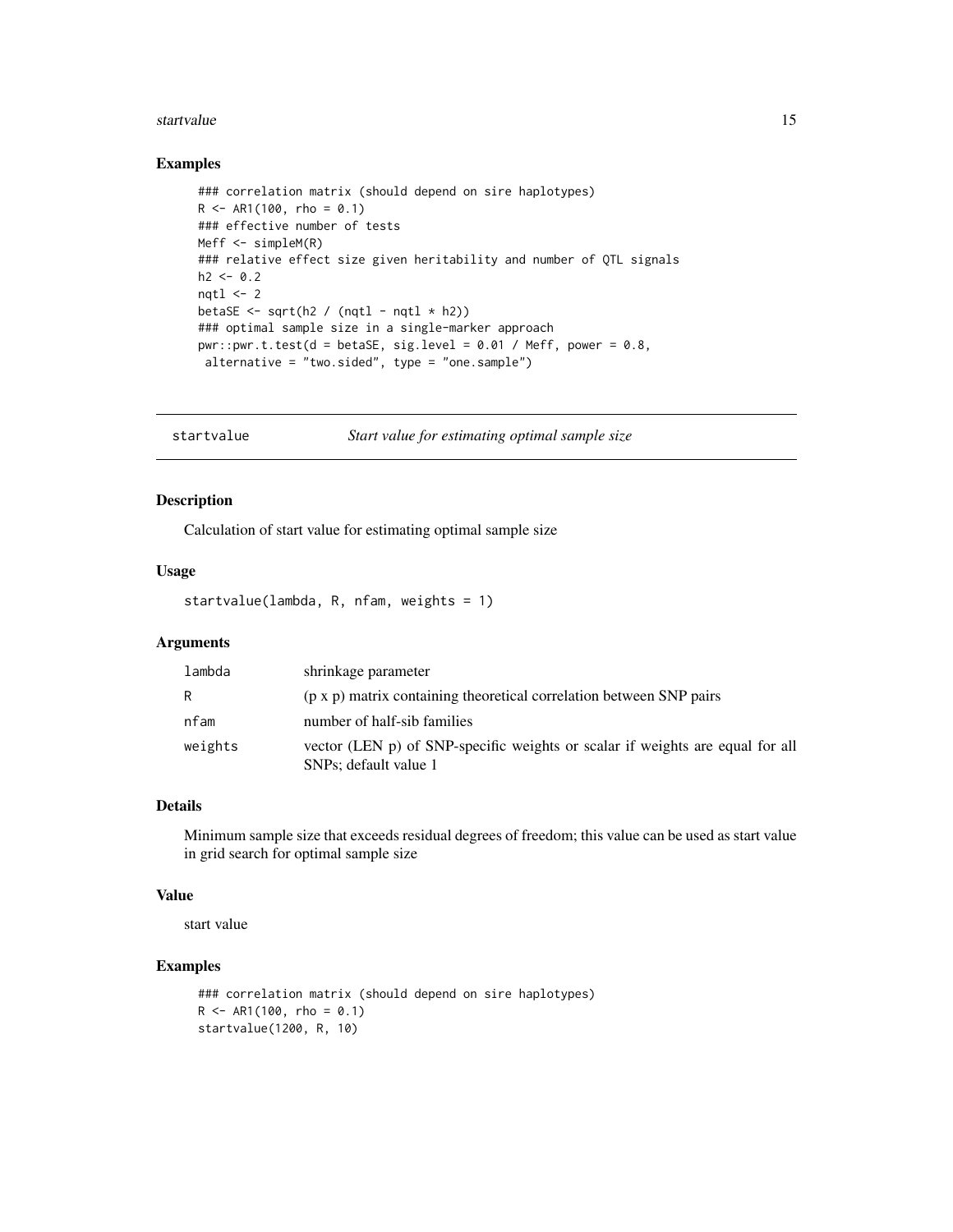<span id="page-15-0"></span>

Grouping of markers depending on correlation structure

## Usage

```
tagSNP(max, threshold = 0.8)
```
#### Arguments

| mat       | $(p \times p)$ correlation matrix                  |
|-----------|----------------------------------------------------|
| threshold | lower value of correlation considered for grouping |

# Details

Grouping of markers is based on the correlation matrix. Apart from this, the strategy for grouping is similar to Carlson et al. (2004). A representative marker is suggested for each group.

#### Value

list (LEN number of groups) of lists (LEN 2); marker names correspond to column names of mat

snps vector of marker IDs in group

tagsnp representative marker suggested for this group

#### References

Carlson, Eberle, Rieder, Yi, Kruglyak & Nickerson (2004) Selecting a maximally informative set of single-nucleotide polymorphisms for association analyses using linkage disequilibrium. American Journal of Human Genetics 74:106-120.

Wittenburg, Doschoris, Klosa (2021) Grouping of genomic markers in populations with family structure BMC Bioinformatics 22:79. doi: [10.1186/s12859021040100](https://doi.org/10.1186/s12859-021-04010-0)

```
### 1: INPUT DATA
data(testdata)
### 2: COVARIANCE/CORRELATION MATRIX
corrmat <- CovMat(matLD, H.sire, 100, pos.chr, corr = TRUE)
### 3: TAGSNPS FROM CORRELATION MATRIX
bin <- tagSNP(corrmat$R)
bin <- tagSNP(corrmat$R, 0.5)
as.numeric(unlist(rlist::list.select(bin, tagsnp)))
```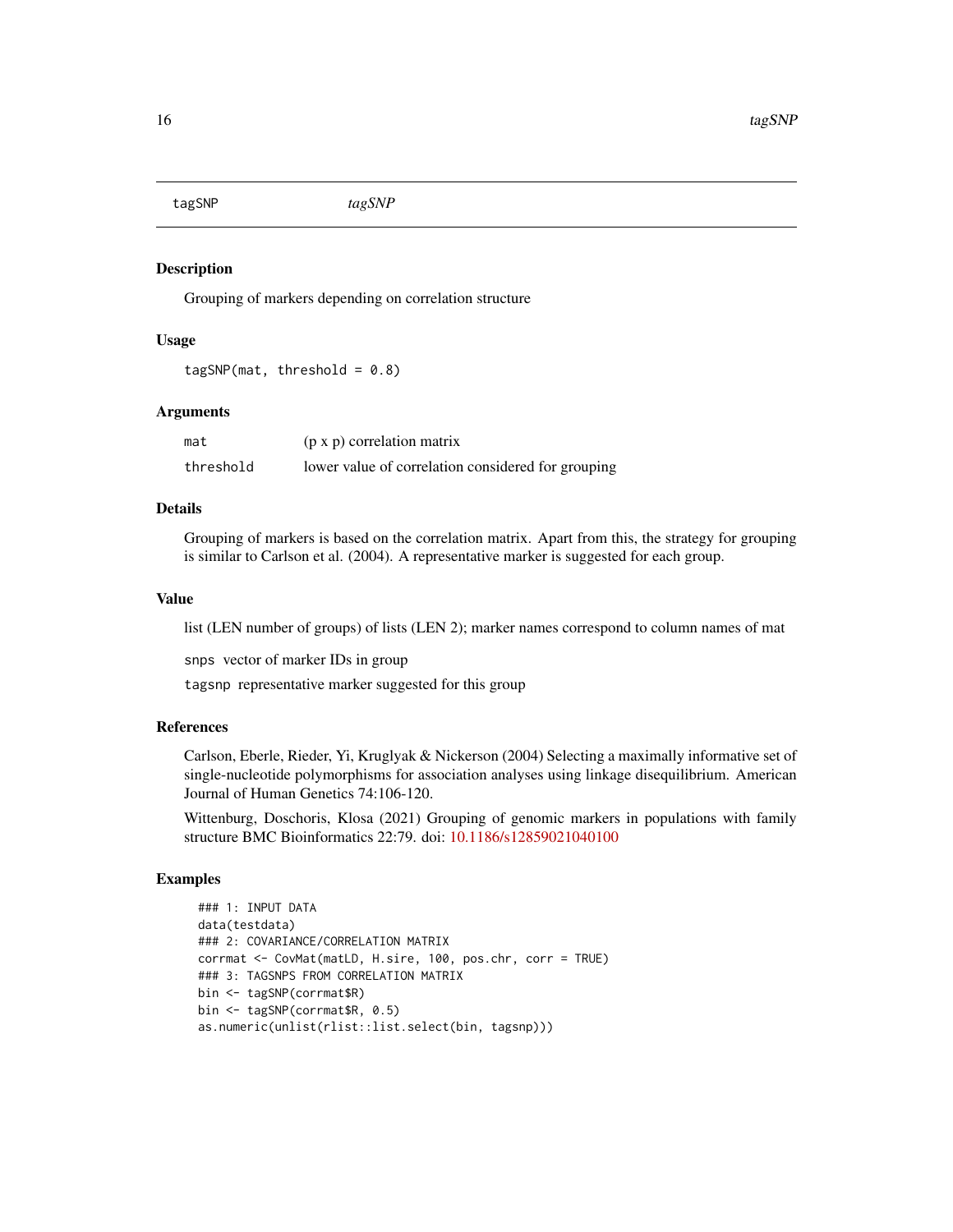<span id="page-16-0"></span>

The data set contains paternal haplotypes, maternal LD and genetic map positions that are required to calculate the covariance between pairs of markers.

The raw data can be downloaded at the source given below. Then, executing the following R code leads to the data that have been provided as testdata.RData.

H.sire (2N x p) haplotype matrix for sires for all chromosomes (2 lines per sire)

- **matLD** ( $p \times p$ ) matrix of maternal LD between pairs of  $p$  markers; matrix is block diagonal in case of multiple chromosomes
- pos.chr list of vectors of genetic map positions per chromosome

#### Source

The data are available from RADAR doi: [10.22000/280.](https://doi.org/10.22000/280)

```
## Not run:
## data.frame of estimates of paternal recombination rate and maternal LD
load('Result.RData')
## list of haplotypes of sires for each chromosome
load('sire_haplotypes.RData')
## physical map
map <- read.table('map50K_ARS_reordered.txt', header = T)
## select target region
chr < -1window <- 301:600
## map information of target region
map.target <- map[map$Chr == chr, ][window, ]
Result.target <- Result[(Result$Chr == chr) & (Result$SNP1 %in% window) &
  (Result$SNP2 %in% window), ]
## SNP position in Morgan approximated from recombination rate
part <- Result.target[Result.target$SNP1 == window[1], ]
sp \leftarrow smooth.splitne(x = map.traingets10cus_Mb[part$SNP2 - window[1] + 1], y = part$Theation of x = 4)pos.snp <- predict(sp, x = \text{map.target$locus_Mb[window - window[1] + 1]}$y
## list of SNPs positions
pos.chr <- list(pos.snp)
## haplotypes of sires (mating candidates) in target region
H.sire <- rlist::list.rbind(haps[[chr]])[, window]
## matrix of maternal LD (block diagonal if multiple chromosome)
match \leftarrow matrix(0, ncol = length(window), nrow = length(window))## off-diagonal elements
for(l in 1:nrow(Result.target)){
  id1 \leq Result.target$SNP1[1] - window[1] + 1
  id2 \leq Result.target$SNP2[1] - window[1] + 1
```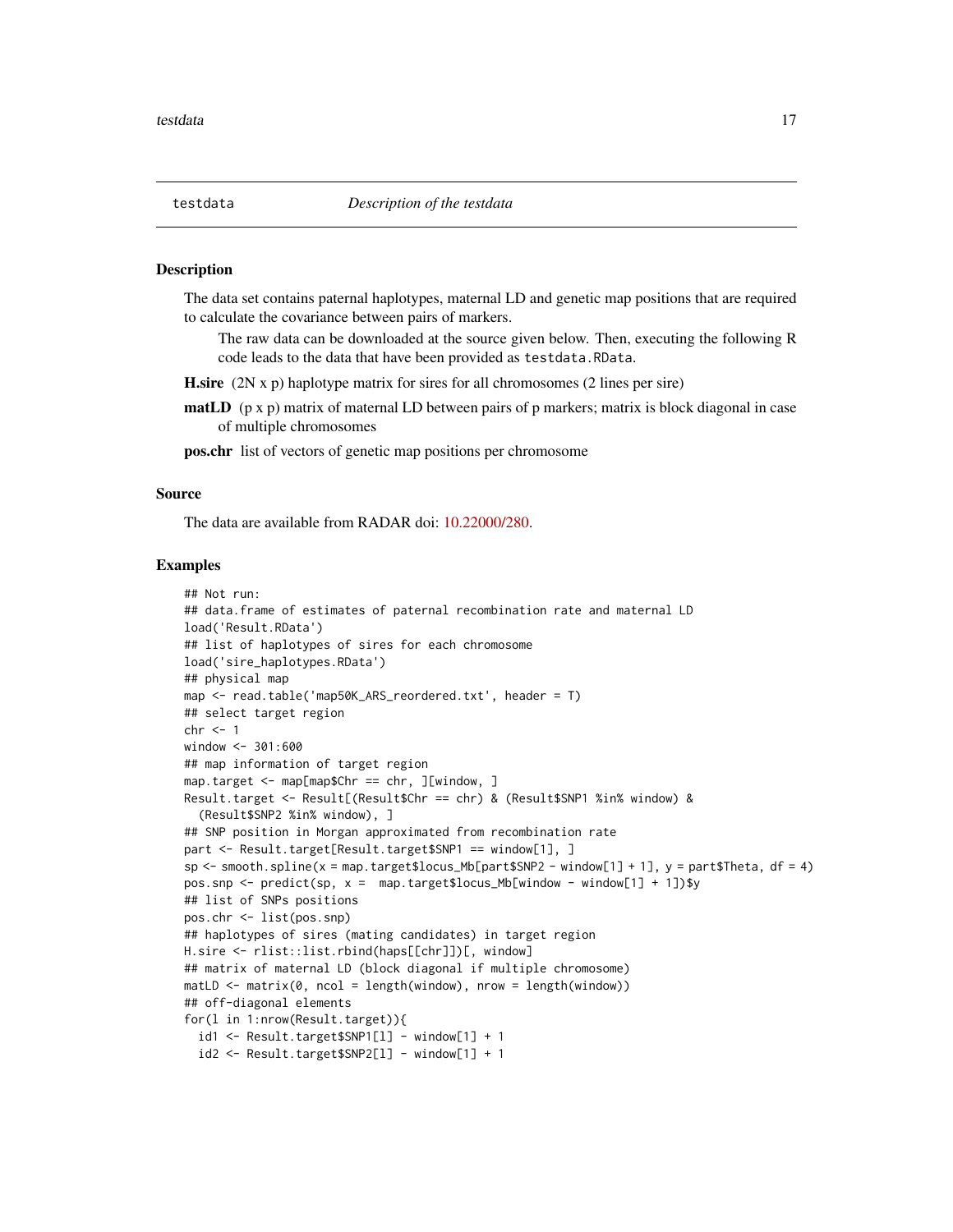```
matLD[id1, id2] <- matLD[id2, id1] <- Result.target$D[l]
}
## diagonal elements
for(k in unique(Result.target$SNP1)){
 id \leftarrow k - window[1] + 1p <- Result.target$fAA[Result.target$SNP1 == k] + Result.target$fAB[Result.target$SNP1 == k]
 matLD[id, id] <- max(p * (1 - p))
}
## End(Not run)
```